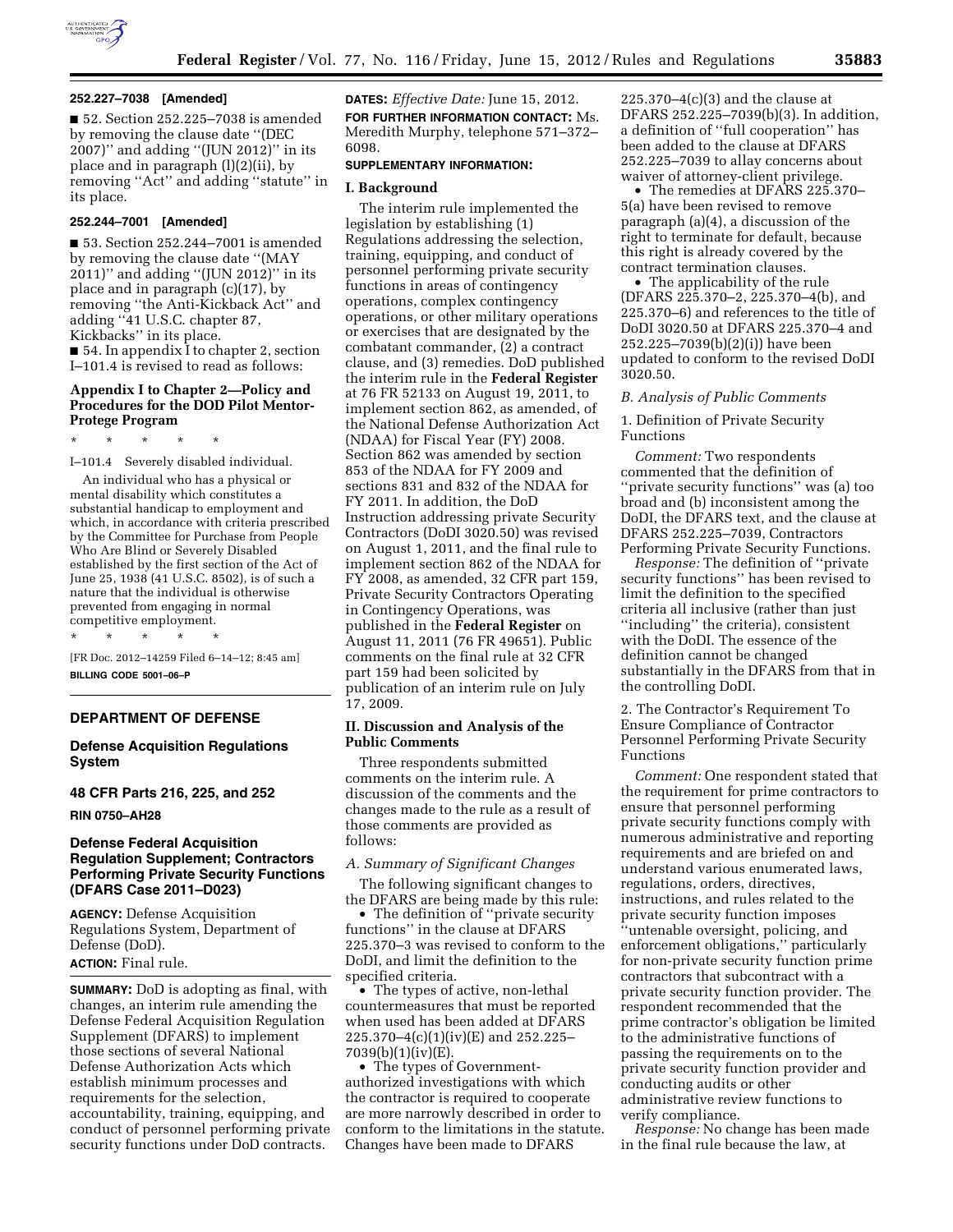section 862(b)(2), as amended, requires the contractor, without regard to whether it is a direct provider of private security functions, to ''ensure'' that its employees and any subcontractors' employees who are responsible for performing private security functions comply with the regulations prescribed under subsection (a) of section 862 implemented as DoDI 3020.50. In addition, the clause at DFARS 252.225– 7039(b)(1), requires DoD to identify the applicable private security functions in the contract and make available to the contractor the relevant orders, directives, and instructions.

3. Contractors' Obligation To Cooperate With Government investigations

*Comment:* One respondent noted that DFARS 225.370–4(c)(3) imposes on contractors the obligation to cooperate with any Government-authorized investigation ''by providing access to employees performing private security functions and relevant information in the possession of the contractor,'' but fails to provide any explanation of the scope and limitations on this requirement. The respondent recommended that the final rule define the contractor's obligation to cooperate, as in the mandatory disclosure provisions of FAR 52.203–13, Contractor Code of Business Ethics and Conduct, by specifying that such cooperation does not require the contractor to waive attorney-client privilege or the protections afforded by the attorney work-product doctrine.

*Response:* The final rule has been amended to more clearly define the scope and limitations of the contractor's obligation to cooperate with Government investigations. The revised text reflects the limitations on the investigations specifically addressed by the statute, as amended (see DFARS 225.370–4(c)(3) and 252.225– 7039(b)(3)). The limitation on information to that in the contractor's possession regarding the incident concerned was in the interim rule. Additionally, the final rule requires the contractor to provide ''full cooperation'' with any Government-authorized investigation. In addition, the definition of ''full cooperation'' included in the clause reflects the mandatory disclosure provisions of FAR 52.203–13, Contractor Code of Business Ethics and Conduct, with minor edits, as recommended by the respondent.

4. Removal of Personnel for Failure To Comply With ''Applicable Requirements''

*Comment:* One respondent stated that the interim rule, at DFARS 225.370–

5(a)(1), grants the Government the very broad power to direct a contractor to remove any personnel at its own expense if the personnel fail to comply with or violate applicable requirements. The respondent believed that it is unclear whether the ''applicable requirements'' are solely limited to those spelled out in the interim rule or if they include additional requirements not identified in the interim rule.

*Response:* No change has been made in the final rule because the applicable requirements for contracts performed outside the United Sates have been clearly defined in DFARS subpart 225.3 and paragraph (b) of the clause at DFARS 252.225–7039, Contractors Performing Private Security Functions. As noted in the response to comment category B.2 above, relevant orders, directives, and instructions must be made available to the contractor in a single location, including an internet Web site (see section 862(a)(3) of the statute, as amended), and they must be updated as they change, *e.g.,* a change in guidance from a geographic combatant commander.

5. Award Fee Reduction or Denial for Failure To Comply With Private Security Functions Requirements

*Comment:* One respondent was concerned with the implementation of section 862(d), as amended. The respondent concluded that the DFARS interim rule went beyond the requirements of the statute ''by requiring the contracting officer to include this evaluation requirement in an award-fee plan. This subpart then provides the contracting officer the flexibility to determine whether to reduce, deny, or recover all or part of award fees.''

*Response:* No change has been made in the final rule in response to this comment. FAR 16.401(e)(2) states that the determination of the amount of award fee and the methodology for determining the award fee are unilateral decisions made solely at the discretion of the Government. In addition, FAR 16.401(e)(3) requires that all contracts providing for award fees must be supported by an award-fee plan that establishes the procedures for evaluating award fee and an award-fee board for conducting the award-fee evaluation. The use of an award-fee type contract provides the Government the maximum, subjective flexibility in the determination of the factors that will be considered, *i.e.,* the award-fee plan, and the amount of award fee granted in a performance period. The statute requires that an additional factor, *i.e.,*  the failure of a contractor to comply

with contractual requirements pertaining to the performance of private security functions, must always be a consideration for award fees on any award-fee contract calling for performance in the applicable areas.

### 6. Applicability

*Comments:* One respondent submitted two comments on the applicability of the interim rule. First, the respondent stated that the statute limits the regulations to ''combat operations or other significant military operations'' and the interim rule goes beyond that. Second, the respondent noted that the interim rule requires DoD subcontractors for commercial items and commercial components to comply with requirements imposed on private security providers and recommended that the applicability of the DFARS coverage be modified to require coverage only for contracts and subcontracts that provide security as a primary function.

*Response:* The applicability of the DFARS final rule has been revised, at DFARS 225.370–2, to encompass the categories as specified in the DoDI, except that ''combat operations'' are identified separately from ''contingency operations,'' as specified in the statute. ''Complex contingency operations'' are now identified as ''humanitarian or peacekeeping operations,'' which is a term defined in statute and FAR 2.101. The Secretary of Defense has not formally designated Iraq or Afghanistan as ''combat operations,'' yet these areas are clearly intended to be covered by the regulations for private security functions. Therefore, ''contingency operations'' are covered. Whereas Governmentwide implementation will be restricted to combat operations and other significant military operations, the DoDI requires somewhat broader application for DoD contracts.

Congress did not contemplate limiting applicability of the regulations to only those contractors providing primarily private security functions. To do so would have resulted in anomalies such as sanctions for a private security contractor whose employee wounded or killed a civilian while not sanctioning a contractor providing construction goods or foodstuffs whose personnel providing security wounded or killed a civilian. These requirements are applicable only when the contract or subcontract performance is outside the United States.

### 7. Reporting Requirements

*Comment:* One respondent noted a number of perceived shortcomings in the reporting requirements at DFARS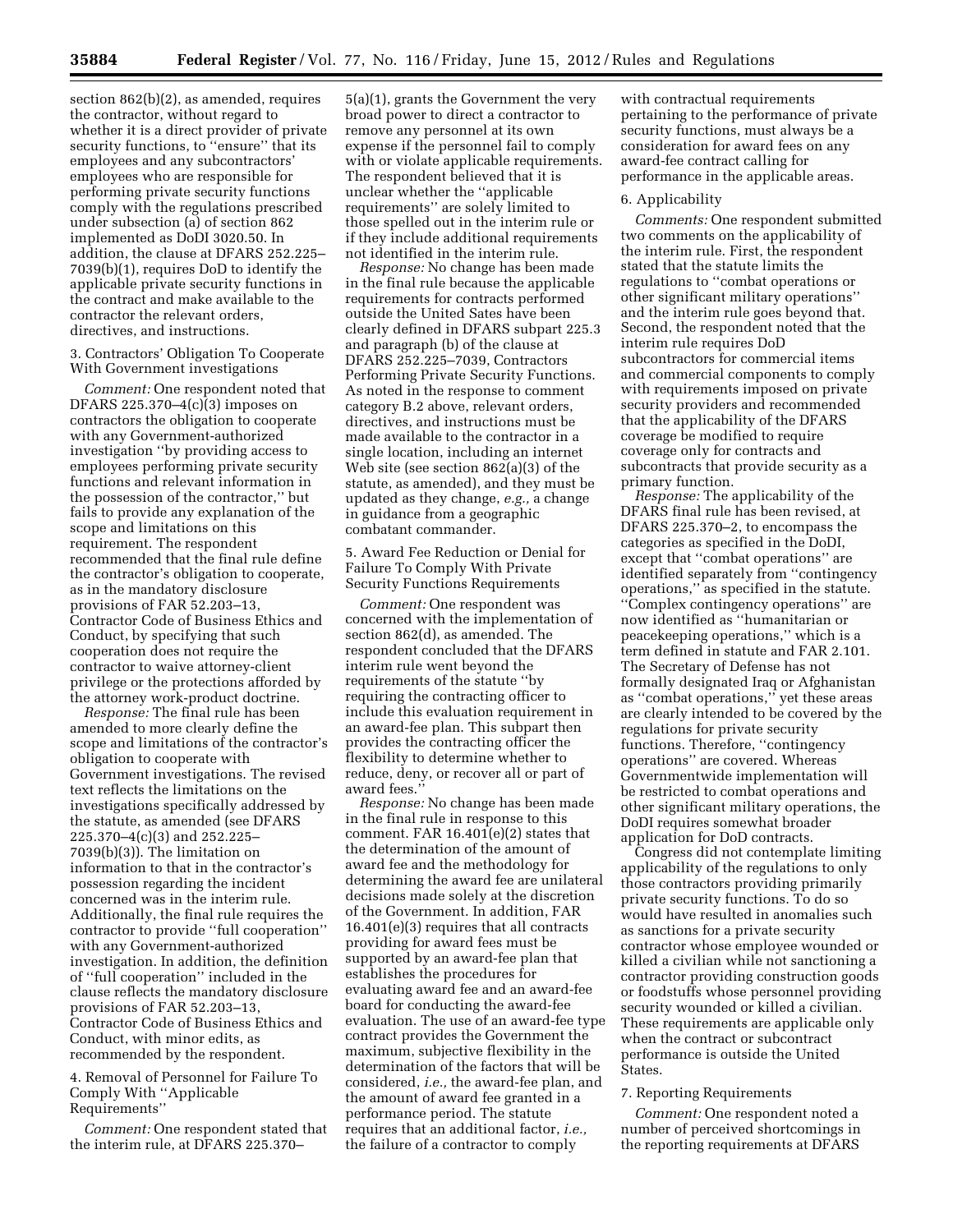$225.370-4(c)(1)(iv)$ . Specifically, the respondent was concerned that the requirement to report any property destruction could overwhelm industry and Government employees alike with reports of incidental and *de minimis*  damage to property. The respondent was concerned that the requirement to report incidents in which a firearm is discharged would include planned firearm discharges occurring during training and maintenance. In addition, the respondent requested that the DFARS include examples of active, nonlethal countermeasures.

*Response:* The statute requires contractors, at section  $862(b)(2)(A)(iv)$ , to report incidents in which (1) A weapon is discharged by personnel performing private security functions; (2) personnel performing private security functions are killed or injured; or (3) persons are killed or injured, or property is destroyed, as a result of conduct by contractor personnel. The second comment resulted in the addition of a listing of active, non-lethal countermeasures in both the DFARS text see DFARS 225.370–4(c)(1)(iv)(E) and the clause at 252.225–7039.

8. Statutory Remedies Do Not Include Contract Termination

*Comment:* One respondent stated that the legislation does not allow the Government to terminate a contract for default in the case of noncompliance.

*Response:* The Government has the right to terminate a contract for default pursuant to one of the termination clauses at FAR 52.249–6 (costreimbursement), –8 (fixed-price supply and service), –10 (construction), or –11 (personal services) that is included in every contract, as applicable. DoD does not acquire new or additional termination-for-default rights by including such coverage in the clause at DFARS 252.225–7039. Therefore, the final rule has removed the termination language from DFARS 225.370–5 and the clause at DFARS 252.225–7039.

While the statute does not specifically list termination of a contract for default when a contractor's failure to comply is severe, prolonged, or repeated, it does provide that the contractor must be referred to the agency suspension or debarment official and that the failure may be a cause for suspension or debarment of the contractor. Once a contractor appears on the Excluded Parties List System (FAR 9.404), all Government agencies are prohibited from awarding contracts or consenting to subcontracts with the contractor, unless there is an agency head determination to do so (FAR 9.405(a)).

# **III. Executive Orders 12866 and 13563**

Executive Orders (E.O.s) 12866 and 13563 direct agencies to assess all costs and benefits of available regulatory alternatives and, if regulation is necessary, to select regulatory approaches that maximize net benefits (including potential economic, environmental, public health and safety effects, distributive impacts, and equity). E.O. 13563 emphasizes the importance of quantifying both costs and benefits, of reducing costs, of harmonizing rules, and of promoting flexibility. This is a significant regulatory action and, therefore, was subject to review under section 6(b) of E.O. 12866, Regulatory Planning and Review, dated September 30, 1993. This rule is not a major rule under 5 U.S.C. 804.

#### **IV. Regulatory Flexibility Act**

A final regulatory flexibility analysis has been prepared consistent with the Regulatory Flexibility Act, 5 U.S.C. 601, *et seq.,* and is summarized as follows:

DoD is adopting as final, with changes, an interim rule amending the Defense Federal Acquisition Regulation Supplement (DFARS) to implement section 862 of the National Defense Authorization Act (NDAA) for Fiscal Year (FY) 2008, as amended by section 853 of the NDAA for FY 2009 and sections 831 and 832 of the NDAA for FY 2011. The final rule has been updated to conform with the governmentwide regulation at 32 CFR part 159, entitled ''Private Security Contractors Operating in Contingency Operations.'' In addition, this final rule implements DoDI 3020.50, ''Private Security Contractors (PSCs) Operating in Contingency Operations, Humanitarian or Peace Operations, or Other Military Operations or Exercises,'' which provides procedures for personnel performing private security functions for DoD. This final rule impacts only private security contractors performing outside the United States in areas of combat operations and other significant military operations designated by the Secretary of Defense, contingency operations, or other military operations designated by the combatant commanders. DoD does not expect this final rule to have a significant economic impact on a substantial number of small entities within the meaning of the Regulatory Flexibility Act, 5 U.S.C. 601, *et seq.,*  because it impacts only private security contractors performing outside the United States.

In FY 2010, DoD awarded 1,839 contracts for performance in Iraq and Afghanistan. Of this total, 361, or 20 percent, were awarded to small businesses. Firms performing private security functions in these areas were already required to report the occurrence of incidences such as those listed in the clause at DFARS 252.225– 7039, Contractors Performing Private Security Functions, but there was no consistency in the manner of reporting or the individual to whom the report was to be made. This DFARS final rule provides this consistency and clarity and, in that sense, serves to relieve the burdens on small businesses.

No comments were received from the Chief Counsel for Advocacy of the Small Business Administration in response to the rule.

The rule does not duplicate, overlap, or conflict with any other Federal rules. No alternatives have been identified that accomplish the stated objectives of the applicable statutes.

#### **V. Paperwork Reduction Act**

This rule contains information collection requirements that require the approval of the Office of Management and Budget under the Paperwork Reduction Act (44 U.S.C. chapter 35). The rule affects the certification and information collection requirements in the provisions at DFARS 225.7402–3, currently approved under OMB Control Number 0704–0460, titled ''Synchronized Predeployment and Operational Tracker (SPOT) System,'' effective through March 31, 2013. No impact is anticipated, however, because DoD contractors operating in areas of combat operations, contingency operations, or other military operations or exercises are currently required to use SPOT for registering personnel and weapons, as well as armored vehicles, helicopters, and other military vehicles operated by personnel performing private security functions, and to report the incidents addressed in the clause at DFARS 252.225–7039.

# **List of Subjects in 48 CFR Parts 216, 225, and 252**

Foreign currencies, Government procurement, Reporting and recordkeeping requirements.

### **Ynette R. Shelkin,**

*Editor, Defense Acquisition Regulations System.* 

Accordingly, the interim rule amending 48 CFR parts 216, 225, and 252, which was published at 76 FR 52133 on August 19, 2011, is adopted as a final rule with the following changes:

■ 1. The authority citation for 48 CFR parts 225 and 252 continues to read as follows: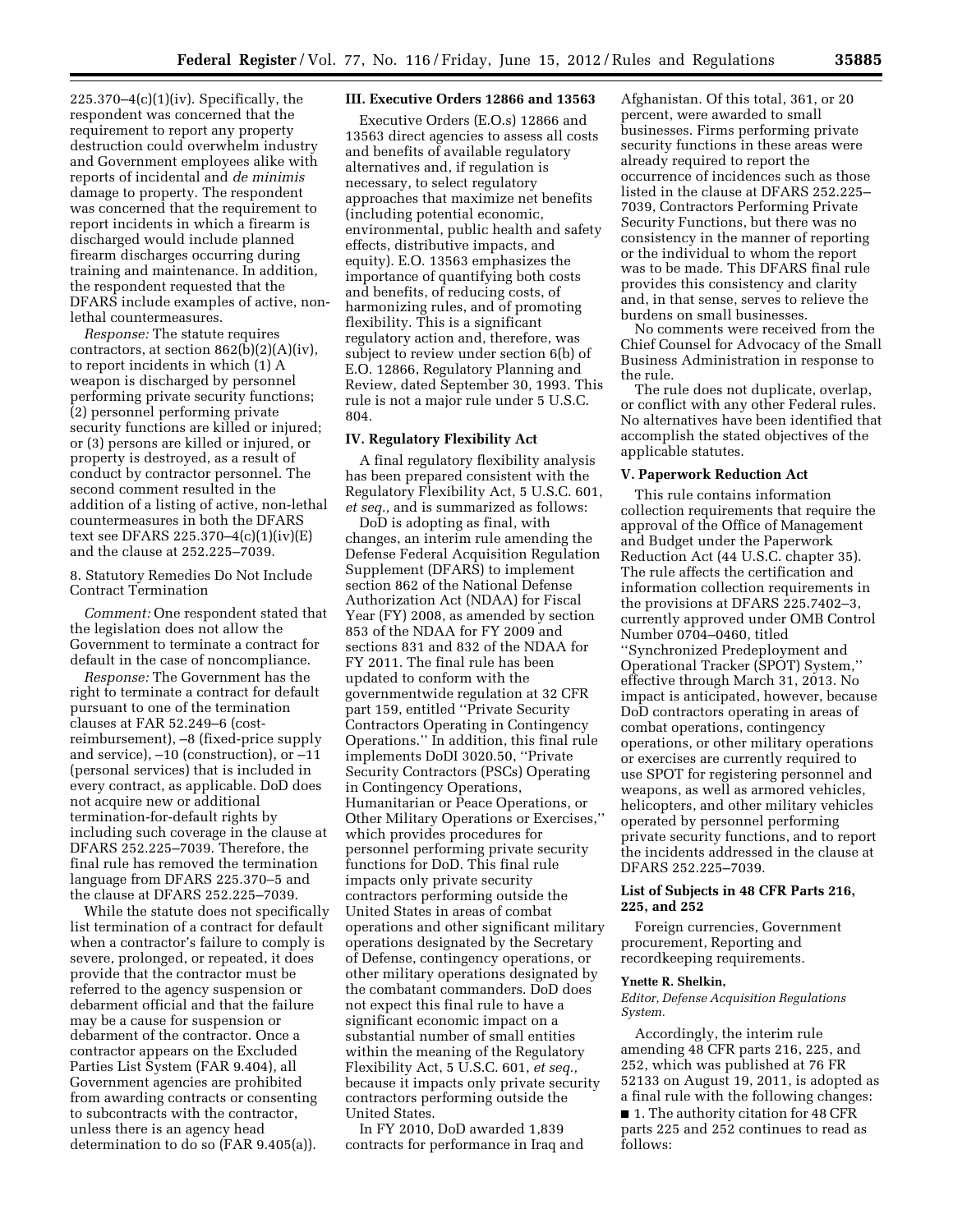**Authority:** 41 U.S.C. 1303 and 48 CFR chapter 1.

# **PART 225—FOREIGN ACQUISITION**

■ 2. Sections 225.370–2 and 225.370–3 are revised to read as follows:

### **225.370–2 Applicability.**

This section applies to acquisitions for supplies and services that require the performance of private security functions outside the United States in areas of—

(a) Combat and other significant military operations designated by the Secretary of Defense;

(b) Contingency operations (see FAR 2.101);

(c) Humanitarian or peacekeeping operations; or

(d) Other military operations or exercises designated by the combatant commander.

# **225.370–3 Definitions.**

As used in this section—

*Full cooperation* and *private security functions* are defined in the clause at 252.225–7039, Contractors Performing Private Security Functions.

 $\blacksquare$  3. Section 225.370-4 is amended—

■ a. By revising paragraphs (a) and (b); ■ b. In paragraph (c)(1) introductory text by removing ''Ensure that all employees'' and adding ''Ensure that the contractor and all employees'' in its place;

 $\bullet$  c. By revising paragraph (c)(1)(iv)(E);

■ d. In paragraph (c)(2) introductory text by removing ''Ensure that all employees'' and adding ''Ensure that the contractor and all employees'' in its place; and

 $\blacksquare$  e. By revising paragraph (c)(3). The revisions read as follows:

### **225.370–4 Policy.**

(a) The policy, responsibilities, procedures, accountability, training, equipping, and conduct of personnel performing private security functions in designated areas are addressed in Department of Defense Instruction (DoDI) 3020.50, Private Security Contractors (PSCs) Operating in Contingency Operations, Humanitarian or Peace Operations, or Other Military Operations or Exercises, at *[http://](http://www.dtic.mil/whs/directives/corres/pdf/302050p.pdf)  [www.dtic.mil/whs/directives/corres/pdf/](http://www.dtic.mil/whs/directives/corres/pdf/302050p.pdf)  [302050p.pdf](http://www.dtic.mil/whs/directives/corres/pdf/302050p.pdf)*.

(b) The requirements of this section apply to contractors that employ private security contractors outside the United States in areas of combat and other significant military operations designated by the Secretary of Defense, contingency operations, humanitarian or peacekeeping operations, or other military operations or exercises

designated by the combatant commander, whether the contract is for the performance of private security functions or other supplies or services.

- $(c) * * * *$
- $(1) * * * *$
- $(iv) * * * *$

(E) Active, non-lethal countermeasures (other than the discharge of a weapon, including laser optical distracters, acoustic hailing devices, electromuscular TASER guns, blunt-trauma devices like rubber balls and sponge grenades, and a variety of other riot control agents and delivery systems) are employed by personnel performing private security functions in response to a perceived immediate threat;

\* \* \* \* \*

(3) Provide full cooperation with any Government-authorized investigation into incidents reported pursuant to paragraph (b)(1)(iv) of the clause at 252.225–7039, Contractors Performing Private Security Functions, and incidents of alleged misconduct by personnel performing private security functions by providing access to employees performing private security functions and relevant information in the possession of the contractor.

#### **225.370–5 [Amended]**

■ 4. Section 225.370–5 is amended—

■ a. In paragraph (a)(2), by adding ''and'' at the end of the sentence;

■ b. In paragraph (a)(3), by removing ''paid for such period; and'' and adding ''paid for such period (see 216.405–2– 71).'' in its place;

■ c. By removing paragraph (a)(4); and

■ d. In paragraph (b), by removing ''significant, or repeated'' and adding ''significant, severe, prolonged, or repeated'' in its place.

■ 5. Section 225.370–6 is revised to read as follows:

### **225.370–6 Contract clause.**

Use the clause at 252.225–7039, Contractors Performing Private Security Functions, in all solicitations and contracts to be performed outside the United States in areas of—

(a) Combat and other significant military operations designated by the Secretary of Defense;

(b) Contingency operations (see FAR 2.101);

(c) Humanitarian or peacekeeping operations; or

(d) Other military operations or exercises designated by the combatant commander.

# **PART 252—SOLICITATION PROVISIONS AND CONTRACT CLAUSES**

■ 6. Section 252.225-7039 is amended—

■ a. By removing the clause date and adding ''(JUN 2012)'' in its place;

■ b. By revising paragraph (a);

 $\blacksquare$  c. In introductory sentence (b)(1), by removing ''Ensure that all employees'' and adding ''Ensure that the Contractor and all employees'' in its place;

■ d. In paragraph (b)(1)(i), by removing ''Personnel Identity Verification of Contractor Personnel'' and adding ''Personal Identity Verification of Contractor Personnel'' in its place;

 $\blacksquare$  e. By revising paragraph (b)(1)(iv)(E);  $\blacksquare$  f. In introductory sentence (b)(2), by removing ''Ensure that all employees'' and adding ''Ensure that the Contractor and all employees'' in its place;

■ g. In paragraph (b)(2)(i), by removing ''Combat Operations, or Other Significant Military Operations'' and adding ''Humanitarian or Peace Operations, or Other Military Operations or Exercises'' in its place;

 $\blacksquare$  h. By revising paragraph (b)(3);

 $\blacksquare$  i. In paragraph  $(c)(2)$ , by adding "and" at the end of the sentence;

■ j. In paragraph (c)(3), by removing ''paid for such period; and'' and adding ''paid for such period.'' in its place;

- k. By revising paragraph (c)(4); and
- l. By revising paragraph (e).
- The revisions read as follows:

## **252.225–7039 Contractors Performing Private Security Functions.**

\* \* \* \* \*

- (a) *Definitions.*
- Full cooperation—

(i) Means disclosure to the Government of the information sufficient to identify the nature and extent of the incident and the individuals responsible for the conduct. It includes providing timely and complete response to Government auditors' and investigators' requests for documents and access to employees with information;

(ii) Does not foreclose any Contractor rights arising in law, the FAR, the DFARS, or the terms of the contract. It does not require—

(A) The Contractor to waive its attorney-client privilege or the protections afforded by the attorney work product doctrine; or

(B) Any officer, director, owner, or employee of the Contractor, including a sole proprietor, to waive his or her attorney-client privilege or Fifth Amendment rights; and

(C) Does not restrict the Contractor from—